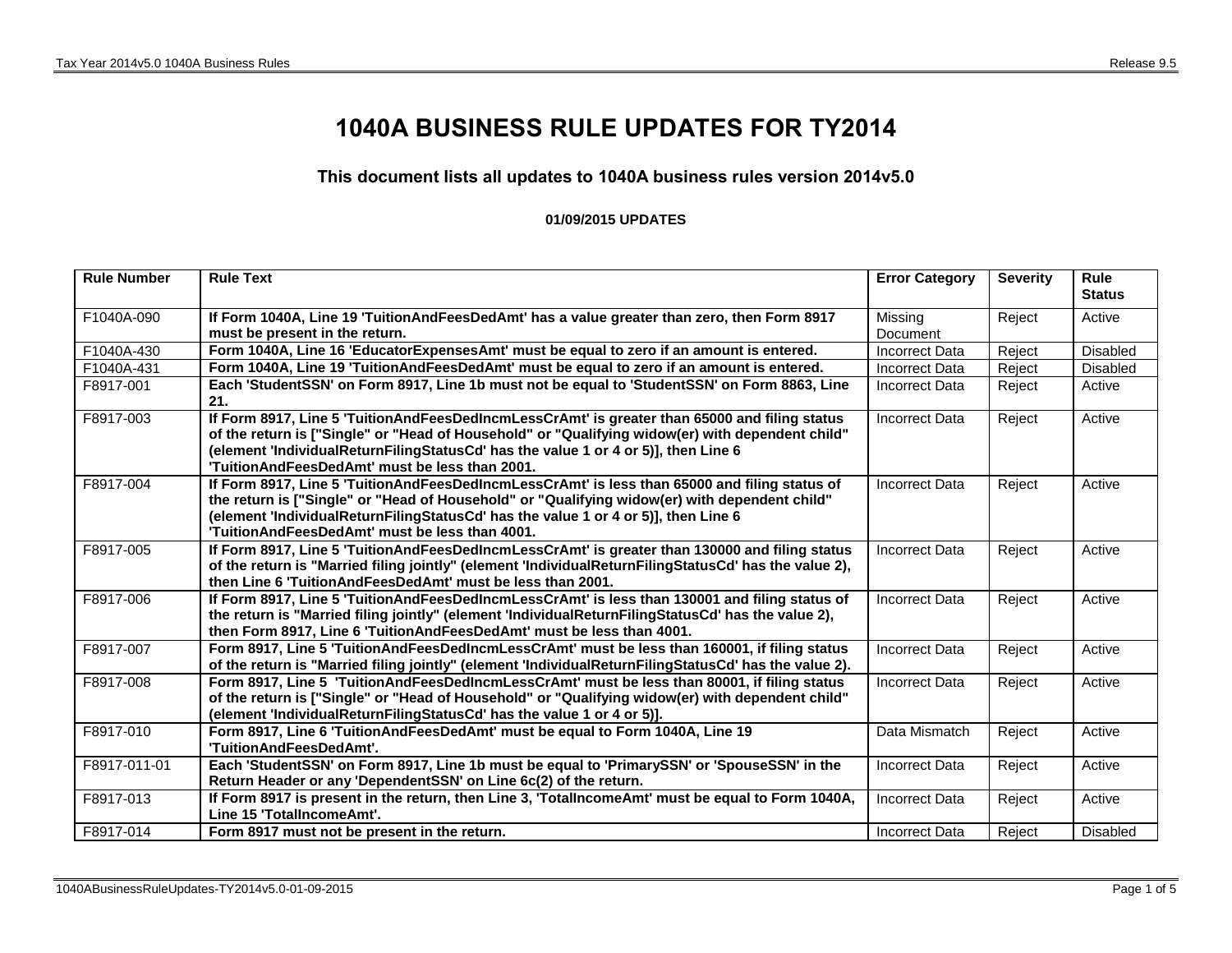| <b>Rule Number</b> | <b>Rule Text</b>                                                                                                                                                                                                | <b>Error Category</b> | <b>Severity</b> | <b>Rule</b><br><b>Status</b> |
|--------------------|-----------------------------------------------------------------------------------------------------------------------------------------------------------------------------------------------------------------|-----------------------|-----------------|------------------------------|
| F8962-010          | Form 8962, Line 35b 'MonthlyContributionAmt' for the Primary must be equal to the amount<br>computed using the Form 8962 instructions.                                                                          | <b>Incorrect Data</b> | Reject          | Verbiage<br>Change           |
| F8962-011          | Form 8962, Line 36b 'MonthlyContributionAmt' for the Spouse must be equal to the amount<br>computed using the Form 8962 instructions.                                                                           | Incorrect Data        | Reject          | Verbiage<br>Change           |
| F8962-012          | Form 8962, Line 11D 'AnnualMaxPremiumAssistanceAmt' must be equal to Line 11B<br>'AnnualPremiumSLCSPAmt' minus (-) Line 11C 'AnnualContributionAmt'.                                                            | <b>Math Error</b>     | Reject          | Verbiage<br>Change           |
| F8962-013          | If Form 8962, Line 12 'MonthCd' has the value "JANUARY", then Line 12D<br>'MonthlyMaxPremiumAssistanceAmt' must be equal to Line 12B 'MonthlyPremiumSLCSPAmt'<br>minus (-) Line 12C 'MonthlyContributionAmt'.   | <b>Math Error</b>     | Reject          | Verbiage<br>Change           |
| F8962-014          | If Form 8962, Line 13 'MonthCd' has the value "FEBRUARY", then Line 13D<br>'MonthlyMaxPremiumAssistanceAmt' must be equal to Line 13B 'MonthlyPremiumSLCSPAmt'<br>minus (-) Line 13C 'MonthlyContributionAmt'.  | Math Error            | Reject          | Verbiage<br>Change           |
| F8962-015          | If Form 8962, Line 14 'MonthCd' has the value "MARCH", then Line 14D<br>'MonthlyMaxPremiumAssistanceAmt' must be equal to Line 14B 'MonthlyPremiumSLCSPAmt'<br>minus (-) Line 14C 'MonthlyContributionAmt'.     | <b>Math Error</b>     | Reject          | Verbiage<br>Change           |
| F8962-016          | If Form 8962, Line 15 'MonthCd' has the value "APRIL", then Line 15D<br>'MonthlyMaxPremiumAssistanceAmt' must be equal to Line 15B 'MonthlyPremiumSLCSPAmt'<br>minus (-) Line 15C 'MonthlyContributionAmt'.     | <b>Math Error</b>     | Reject          | Verbiage<br>Change           |
| F8962-017          | If Form 8962, Line 16 'MonthCd' has the value "MAY", then Line 16D<br>'MonthlyMaxPremiumAssistanceAmt' must be equal to Line 16B 'MonthlyPremiumSLCSPAmt'<br>minus (-) Line 16C 'MonthlyContributionAmt'.       | Math Error            | Reject          | Verbiage<br>Change           |
| F8962-018          | If Form 8962, Line 17 'MonthCd' has the value "JUNE", then Line 17D<br>'MonthlyMaxPremiumAssistanceAmt' must be equal to Line 17B 'MonthlyPremiumSLCSPAmt'<br>minus (-) Line 17C 'MonthlyContributionAmt'.      | Math Error            | Reject          | Verbiage<br>Change           |
| F8962-019          | If Form 8962, Line 18 'MonthCd' has the value "JULY", then Line 18D<br>'MonthlyMaxPremiumAssistanceAmt' must be equal to Line 18B 'MonthlyPremiumSLCSPAmt'<br>minus (-) Line 18C 'MonthlyContributionAmt'.      | Math Error            | Reject          | Verbiage<br>Change           |
| F8962-020          | If Form 8962, Line 19 'MonthCd' has the value "AUGUST", then Line 19D<br>'MonthlyMaxPremiumAssistanceAmt' must be equal to Line 19B 'MonthlyPremiumSLCSPAmt'<br>minus (-) Line 19C 'MonthlyContributionAmt'.    | Math Error            | Reject          | Verbiage<br>Change           |
| F8962-021          | If Form 8962, Line 20 'MonthCd' has the value "SEPTEMBER", then Line 20D<br>'MonthlyMaxPremiumAssistanceAmt' must be equal to Line 20B 'MonthlyPremiumSLCSPAmt'<br>minus (-) Line 20C 'MonthlyContributionAmt'. | <b>Math Error</b>     | Reject          | Verbiage<br>Change           |
| F8962-022          | If Form 8962, Line 21 'MonthCd' has the value "OCTOBER", then Line 21D<br>'MonthlyMaxPremiumAssistanceAmt' must be equal to Line 21B 'MonthlyPremiumSLCSPAmt'<br>minus (-) Line 21C 'MonthlyContributionAmt'.   | Math Error            | Reject          | Verbiage<br>Change           |
| F8962-023          | If Form 8962, Line 22 'MonthCd' has the value "NOVEMBER", then Line 22D<br>'MonthlyMaxPremiumAssistanceAmt' must be equal to Line 22B 'MonthlyPremiumSLCSPAmt'<br>minus (-) Line 22C 'MonthlyContributionAmt'.  | Math Error            | Reject          | Verbiage<br>Change           |
| F8962-024          | If Form 8962, Line 23 'MonthCd' has the value "DECEMBER", then Line 23D<br>'MonthlyMaxPremiumAssistanceAmt' must be equal to Line 23B 'MonthlyPremiumSLCSPAmt'<br>minus (-) Line 23C 'MonthlyContributionAmt'.  | <b>Math Error</b>     | Reject          | Verbiage<br>Change           |
| F8962-025          | Form 8962, Line 11E 'AnnualPremiumTaxCreditAllwAmt' must be equal to the smaller of Line 11A<br>'AnnualPremiumAmt' or Line 11D 'AnnualMaxPremiumAssistanceAmt'.                                                 | <b>Incorrect Data</b> | Reject          | Verbiage<br>Change           |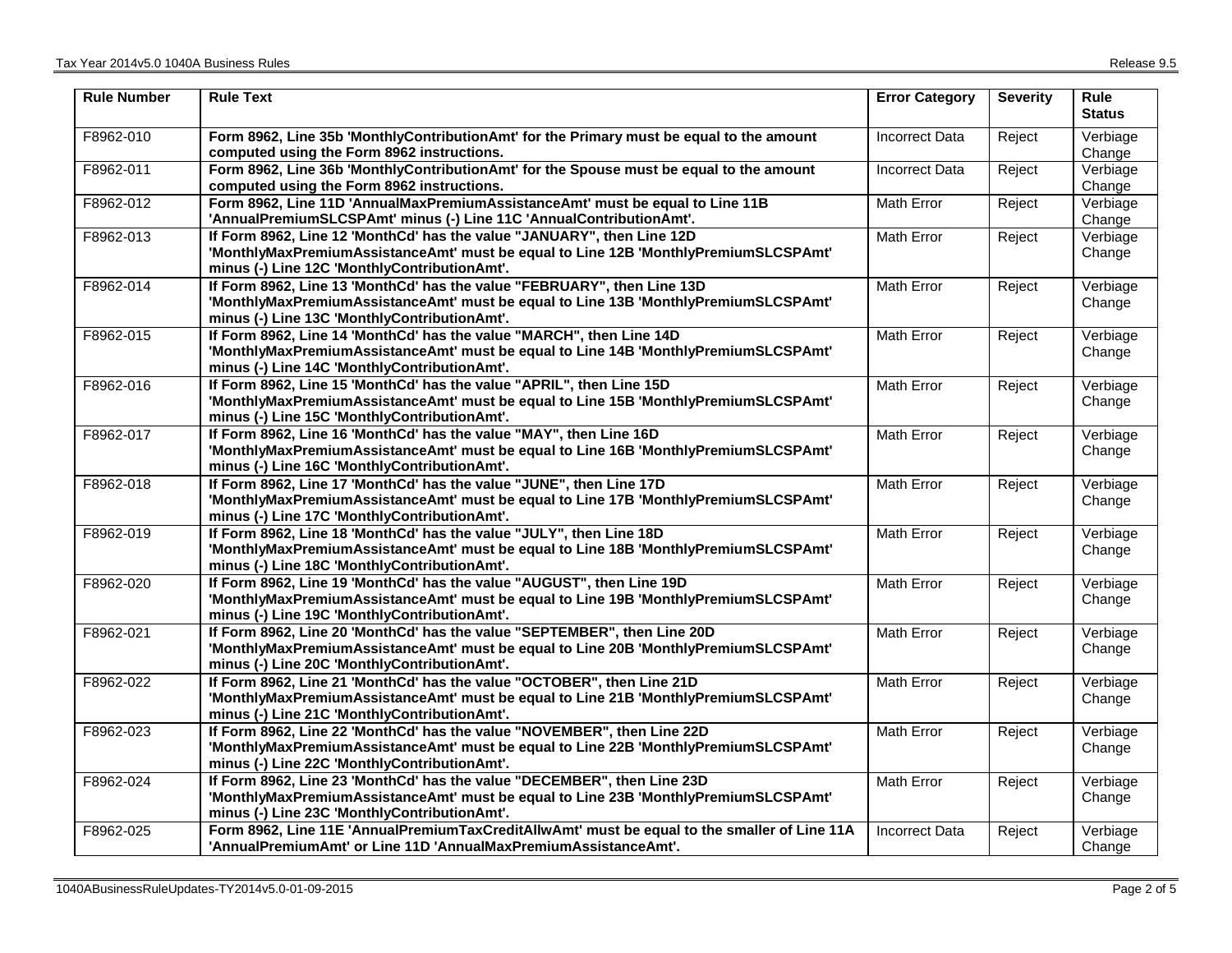| <b>Rule Number</b> | <b>Rule Text</b>                                                                                                                                                                                                                 | <b>Error Category</b> | <b>Severity</b>    | Rule<br><b>Status</b> |
|--------------------|----------------------------------------------------------------------------------------------------------------------------------------------------------------------------------------------------------------------------------|-----------------------|--------------------|-----------------------|
| F8962-026          | If Form 8962, Line 12 'MonthCd' has the value "JANUARY", then Line 12E<br>'MonthlyPremiumTaxCreditAllwAmt' must be equal to the smaller of Line 12A<br>'MonthlyPremiumAmt' or Line 12D 'MonthlyMaxPremiumAssistanceAmt'.         | Incorrect Data        | Reject             | Verbiage<br>Change    |
| F8962-027          | If Form 8962, Line 13 'MonthCd' has the value "FEBRUARY", then Line 13E<br>'MonthlyPremiumTaxCreditAllwAmt' must be equal to the smaller of Line 13A<br>'MonthlyPremiumAmt' or Line 13D 'MonthlyMaxPremiumAssistanceAmt'.        | <b>Incorrect Data</b> | Reject             | Verbiage<br>Change    |
| F8962-028          | If Form 8962, Line 14 'MonthCd' has the value "MARCH", then Line 14E<br>'MonthlyPremiumTaxCreditAllwAmt' must be equal to the smaller of Line 14A<br>'MonthlyPremiumAmt' or Line 14D 'MonthlyMaxPremiumAssistanceAmt'.           | <b>Incorrect Data</b> | Reject             | Verbiage<br>Change    |
| F8962-029          | If Form 8962, Line 15 'MonthCd' has the value "APRIL", then Line 15E<br>'MonthlyPremiumTaxCreditAllwAmt' must be equal to the smaller of Line 15A<br>'MonthlyPremiumAmt' or Line 15D 'MonthlyMaxPremiumAssistanceAmt'.           | <b>Incorrect Data</b> | Reject             | Verbiage<br>Change    |
| F8962-030          | If Form 8962, Line 16 'MonthCd' has the value "MAY", then Line 16E<br>'MonthlyPremiumTaxCreditAllwAmt' must be equal to the smaller of Line 16A<br>'MonthlyPremiumAmt' or Line 16D 'MonthlyMaxPremiumAssistanceAmt'.             | Incorrect Data        | Reject             | Verbiage<br>Change    |
| F8962-031          | If Form 8962, Line 17 'MonthCd' has the value "JUNE", then Line 17E<br>'MonthlyPremiumTaxCreditAllwAmt' must be equal to the smaller of Line 17A<br>'MonthlyPremiumAmt' or Line 17D 'MonthlyMaxPremiumAssistanceAmt'.            | <b>Incorrect Data</b> | Reject             | Verbiage<br>Change    |
| F8962-032          | If Form 8962, Line 18 'MonthCd' has the value "JULY", then Line 18E<br>'MonthlyPremiumTaxCreditAllwAmt' must be equal to the smaller of Line 18A<br>'MonthlyPremiumAmt' or Line 18D 'MonthlyMaxPremiumAssistanceAmt'.            | <b>Incorrect Data</b> | Reject             | Verbiage<br>Change    |
| F8962-033          | If Form 8962, Line 19 'MonthCd' has the value "AUGUST", then Line 19E<br>'MonthlyPremiumTaxCreditAllwAmt' must be equal to the smaller of Line 19A<br>'MonthlyPremiumAmt' or Line 19D 'MonthlyMaxPremiumAssistanceAmt'.          | <b>Incorrect Data</b> | Reject             | Verbiage<br>Change    |
| F8962-034          | If Form 8962, Line 20 'MonthCd' has the value "SEPTEMBER", then Line 20E<br>'MonthlyPremiumTaxCreditAllwAmt' must be equal to the smaller of Line 20A<br>'MonthlyPremiumAmt' or Line 20D 'MonthlyMaxPremiumAssistanceAmt'.       | <b>Incorrect Data</b> | Reject             | Verbiage<br>Change    |
| F8962-035          | If Form 8962, Line 21 'MonthCd' has the value "OCTOBER", then Line 21E<br>'MonthlyPremiumTaxCreditAllwAmt' must be equal to the smaller of Line 21A<br>'MonthlyPremiumAmt' or Line 21D 'MonthlyMaxPremiumAssistanceAmt'.         | <b>Incorrect Data</b> | Reject             | Verbiage<br>Change    |
| F8962-036          | If Form 8962, Line 22 'MonthCd' has the value "NOVEMBER", then Line 22E<br>'MonthlyPremiumTaxCreditAllwAmt' must be equal to the smaller of Line 22A<br>'MonthlyPremiumAmt' or Line 22D 'MonthlyMaxPremiumAssistanceAmt'.        | <b>Incorrect Data</b> | Reject             | Verbiage<br>Change    |
| F8962-037          | If Form 8962, Line 23 'MonthCd' has the value "DECEMBER", then Line 23E<br>'MonthlyPremiumTaxCreditAllwAmt' must be equal to the smaller of Line 23A<br>'MonthlyPremiumAmt' or Line 23D 'MonthlyMaxPremiumAssistanceAmt'.        | <b>Incorrect Data</b> | Reject             | Verbiage<br>Change    |
| F8962-045          | If Form 8962, Line 5 'FederalPovertyLevelPct' is greater than 400, then Line 24<br>'TotalPremiumTaxCreditAmt' must be equal to zero if an amount is entered.                                                                     | <b>Incorrect Data</b> | Reject and<br>Stop | Active                |
| F8962-300          | If Form 8962, Line 11E 'AnnualPremiumTaxCreditAllwAmt' has a non-zero value, then Line 11A<br>'AnnualPremiumAmt' and Line 11B 'AnnualPremiumSLCSPAmt' and Line 11D<br>'AnnualMaxPremiumAssistanceAmt' must have non-zero values. | Missing Data          | Reject             | Verbiage<br>Change    |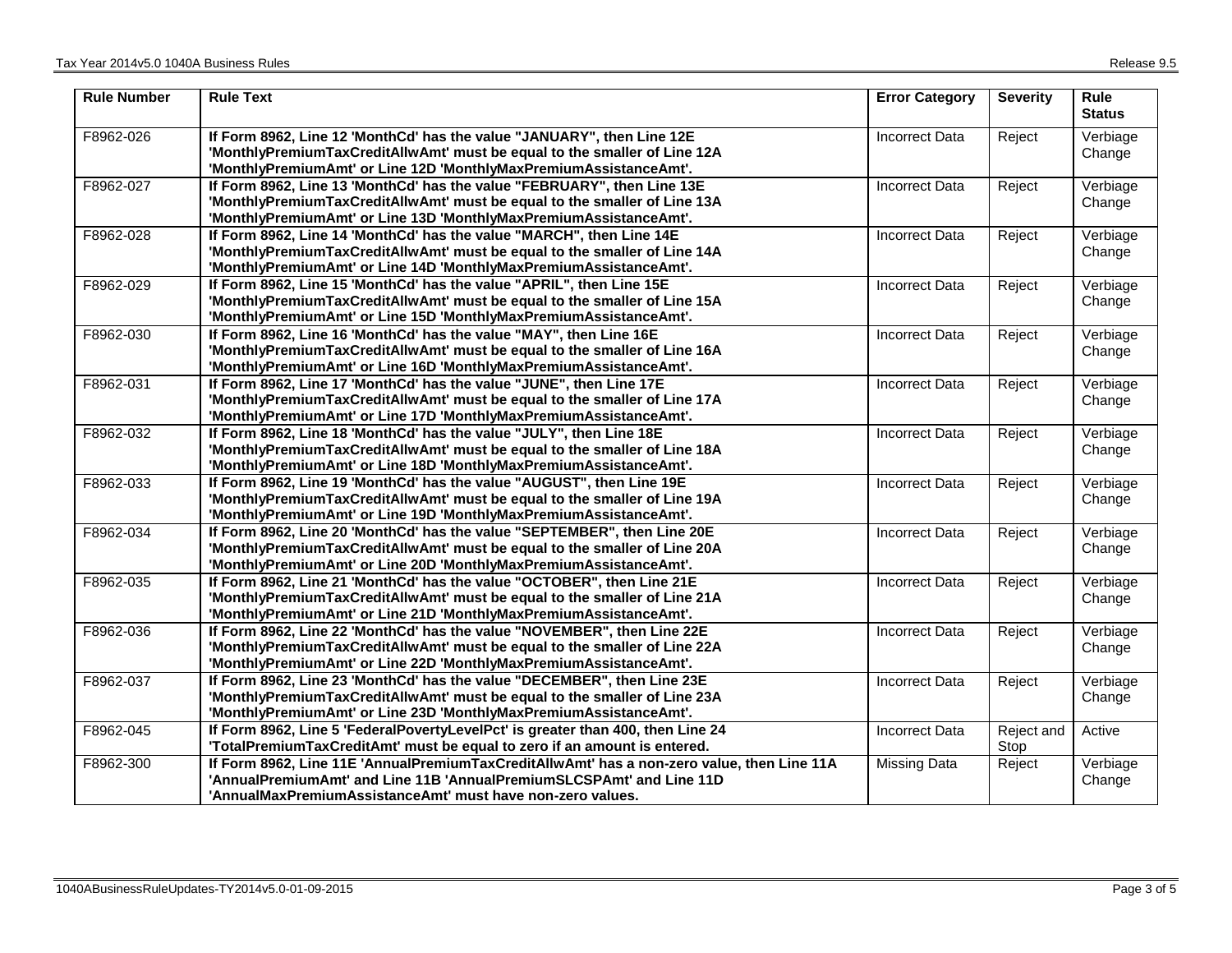| <b>Rule Number</b> | <b>Rule Text</b>                                                                                                                                                                                                                                                                        | <b>Error Category</b> | <b>Severity</b> | <b>Rule</b><br><b>Status</b>              |
|--------------------|-----------------------------------------------------------------------------------------------------------------------------------------------------------------------------------------------------------------------------------------------------------------------------------------|-----------------------|-----------------|-------------------------------------------|
| F8962-301          | If Form 8962, Line 12 'MonthCd' has the value "JANUARY" and Line 12E<br>'MonthlyPremiumTaxCreditAllwAmt' has a non-zero value, then Line 12A 'MonthlyPremiumAmt'<br>and Line 12B 'MonthlyPremiumSLCSPAmt' and Line 12D 'MonthlyMaxPremiumAssistanceAmt'<br>must have non-zero values.   | <b>Missing Data</b>   | Reject          | $\overline{\mathsf{V}}$ erbiage<br>Change |
| F8962-302          | If Form 8962, Line 13 'MonthCd' has the value "FEBRUARY" and Line 13E<br>'MonthlyPremiumTaxCreditAllwAmt' has a non-zero value, then Line 13A 'MonthlyPremiumAmt'<br>and Line 13B 'MonthlyPremiumSLCSPAmt' and Line 13D 'MonthlyMaxPremiumAssistanceAmt'<br>must have non-zero values.  | <b>Missing Data</b>   | Reject          | Verbiage<br>Change                        |
| F8962-303          | If Form 8962, Line 14 'MonthCd' has the value "MARCH" and Line 14E<br>'MonthlyPremiumTaxCreditAllwAmt' has a non-zero value, then Line 14A 'MonthlyPremiumAmt'<br>and Line 14B 'MonthlyPremiumSLCSPAmt' and Line 14D 'MonthlyMaxPremiumAssistanceAmt'<br>must have non-zero values.     | <b>Missing Data</b>   | Reject          | Verbiage<br>Change                        |
| F8962-304          | If Form 8962, Line 15 'MonthCd' has the value "APRIL" and Line 15E<br>'MonthlyPremiumTaxCreditAllwAmt' has a non-zero value, then Line 15A 'MonthlyPremiumAmt'<br>and Line 15B 'MonthlyPremiumSLCSPAmt' and Line 15D 'MonthlyMaxPremiumAssistanceAmt'<br>must have non-zero values.     | <b>Missing Data</b>   | Reject          | Verbiage<br>Change                        |
| F8962-305          | If Form 8962, Line 16 'MonthCd' has the value "MAY" and Line 16E<br>'MonthlyPremiumTaxCreditAllwAmt' has a non-zero value, then Line 16A 'MonthlyPremiumAmt'<br>and Line 16B 'MonthlyPremiumSLCSPAmt' and Line 16D 'MonthlyMaxPremiumAssistanceAmt'<br>must have non-zero values.       | <b>Missing Data</b>   | Reject          | Verbiage<br>Change                        |
| F8962-306          | If Form 8962, Line 17 'MonthCd' has the value "JUNE" and Line 17E<br>'MonthlyPremiumTaxCreditAllwAmt' has a non-zero value, then Line 17A 'MonthlyPremiumAmt'<br>and Line 17B 'MonthlyPremiumSLCSPAmt' and Line 17D 'MonthlyMaxPremiumAssistanceAmt'<br>must have non-zero values.      | <b>Missing Data</b>   | Reject          | Verbiage<br>Change                        |
| F8962-307          | If Form 8962, Line 18 'MonthCd' has the value "JULY" and Line 18E<br>'MonthlyPremiumTaxCreditAllwAmt' has a non-zero value, then Line 18A 'MonthlyPremiumAmt'<br>and Line 18B 'MonthlyPremiumSLCSPAmt' and Line 18D 'MonthlyMaxPremiumAssistanceAmt'<br>must have non-zero values.      | <b>Missing Data</b>   | Reject          | Verbiage<br>Change                        |
| F8962-308          | If Form 8962, Line 19 'MonthCd' has the value "AUGUST" and Line 19E<br>'MonthlyPremiumTaxCreditAllwAmt' has a non-zero value, then Line 19A 'MonthlyPremiumAmt'<br>and Line 19B 'MonthlyPremiumSLCSPAmt' and Line 19D 'MonthlyMaxPremiumAssistanceAmt'<br>must have non-zero values.    | <b>Missing Data</b>   | Reject          | Verbiage<br>Change                        |
| F8962-309          | If Form 8962, Line 20 'MonthCd' has the value "SEPTEMBER" and Line 20E<br>'MonthlyPremiumTaxCreditAllwAmt' has a non-zero value, then Line 20A 'MonthlyPremiumAmt'<br>and Line 20B 'MonthlyPremiumSLCSPAmt' and Line 20D 'MonthlyMaxPremiumAssistanceAmt'<br>must have non-zero values. | <b>Missing Data</b>   | Reject          | Verbiage<br>Change                        |
| F8962-310          | If Form 8962, Line 21 'MonthCd' has the value "OCTOBER" and Line 21E<br>'MonthlyPremiumTaxCreditAllwAmt' has a non-zero value, then Line 21A 'MonthlyPremiumAmt'<br>and Line 21B 'MonthlyPremiumSLCSPAmt' and Line 21D 'MonthlyMaxPremiumAssistanceAmt'<br>must have non-zero values.   | <b>Missing Data</b>   | Reject          | Verbiage<br>Change                        |
| F8962-311          | If Form 8962, Line 22 'MonthCd' has the value "NOVEMBER" and Line 22E<br>'MonthlyPremiumTaxCreditAllwAmt' has a non-zero value, then Line 22A 'MonthlyPremiumAmt'<br>and Line 22B 'MonthlyPremiumSLCSPAmt' and Line 22D 'MonthlyMaxPremiumAssistanceAmt'<br>must have non-zero values.  | <b>Missing Data</b>   | Reject          | Verbiage<br>Change                        |